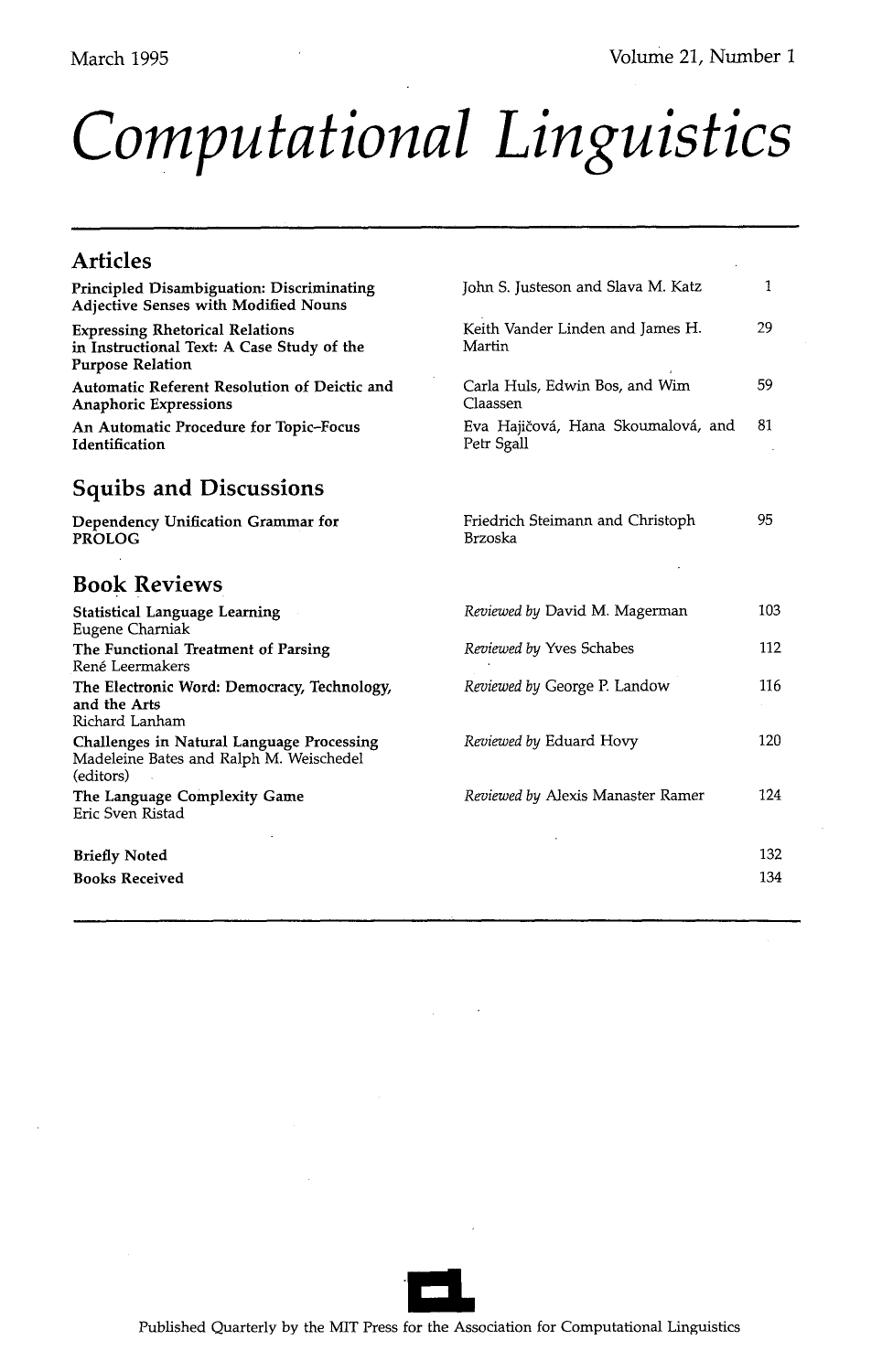### **Editor** 1993-

Julia Hirschberg *AT&T Bell Laboratories 600 Mountain Avenue, 2C-409 Murray Hill, NJ 07974, USA*  (+1 908) 582-7496 acl@research.att.com

### **Associate Editor**

Robert C. Berwick *Massachusetts Institute of Technology Artificial Intelligence Laboratory Cambridge, MA 02139, USA*  (+1 617) 253-8918 berwick@ai.mit.edu

## **Book Review Editor**

Graeme Hirst *University of Toronto Computer Science Department Toronto, CANADA M5S 1A4*  (+1 416) 978-8747 gh@cs.toronto.edu

# **The FINITE STRING Editor**

Ralph M. Weischedel *BBN Systems & Technologies 10 Moulton Street Cambridge, MA 02138, USA*  (+1 617) 873-3496 weischedel@bbn.com

# **Squibs and Discussions Co-Editors**

James Pustejovsky *Brandeis University Computer Science, Ford Hall Waltham, MA 02254, USA*  (+1 617) 736-2709 jamesp@cs.brandeis.edu

Robert J. P. Ingria *BBN Systems & Technologies 10 Moulton Street Cambridge, MA 02138, USA*  (+1 617) 873-3582 ingria@bbn.com

# **Editorial Board Members**

1993-95: Steven Bird, *University of Edinburgh*  Bernard Lang, *INRIA*  David D. Lewis, *AT&T Bell Laboratories*  Kathleen E McCoy, *University of Delaware*  Rebecca L. Passonneau, *Columbia University*  Graham Russell, *ISSCO*  Yves Schabes, *Mitsubishi Electric Research Laboratory* 

### 1994-96:

Hiyan Alshawi, *AT&T Bell Laboratories*  Mark Johnson, *Brown University*  John Lafferty, *Carnegie Mellon University*  Lori Levin, *Carnegie Mellon University*  Johanna Moore, *University of Pittsburgh*  Stephen Pulman, *SRI Cambridge*/Cambridge University Mats Rooth, *Universität Stuttgart* Keh-Yih Su, *National Tsing Hua University*  David Weir, *University of Sussex* 

#### 1995-97:

Anne Abeille, *Universite Paris VII*  Patrick Blackburn, Universität des Saarlandes Susan Brennan, *SUNY Stony Brook*  Matt Crocker, *University of Edinburgh*  Ido Dagan, *Bar Ilan University*  Masaaki Nagata, *NTT Information and Communication Systems Laboratories*  Megumi Kameyama, *SRI International*  Ed Stabler, *UCLA*  Kees van Deemter, *Institute for Perception Research*  Gregory Ward, *Northwestern University*  Pete Whitelock, *Sharp Laboratories of Europe Ltd.*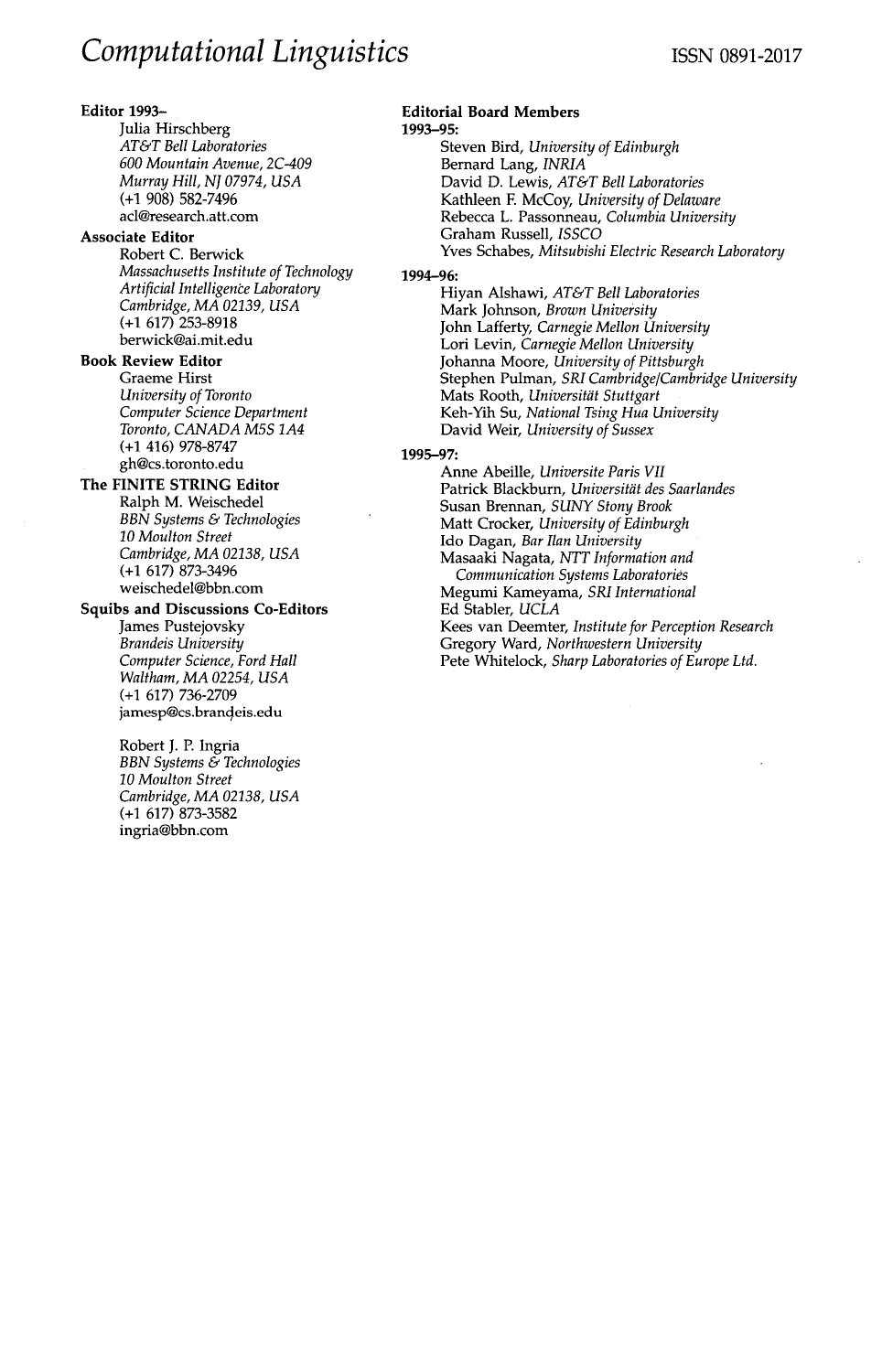March 1995 Volume 21, Number 1

# *Computational Linguistics*

#### **Articles Principled Disambiguation: Discriminating Adjective Senses with Modified Nouns Expressing Rhetorical Relations in Instructional Text: A Case Study of the Purpose Relation Automatic Referent Resolution of Deictic and Anaphoric Expressions An Automatic Procedure for Topic-Focus Identification Squibs and Discussions Dependency Unification Grammar for**  PROLOG **Book Reviews Statistical Language Learning**  Eugene Charniak **The Functional Treatment of Parsing**  René Leermakers **The Electronic Word: Democracy,** Technology, and the Arts Richard Lanham Challenges in Natural Language **Processing**  Madeleine Bates and Ralph M. Weischedel (editors) The Language Complexity Game Eric Sven Ristad John S. Justeson and Slava M. Katz 1 Keith Vander Linden and James H. 29 Martin Carla Huls, Edwin Bos, and Wim 59 Claassen Eva Hajičová, Hana Skoumalová, and 81 Petr Sgall Friedrich Steimann and Christoph 95 Brzoska *Reviewed by David M. Magerman* 103 *Reviewed by Yves Schabes* 112 *Reviewed by George P. Landow* 116 *Reviewed by Eduard Hovy* 120 *Reviewed by Alexis Manaster Ramer* 124 **Briefly Noted** 132 **Books Received** 134